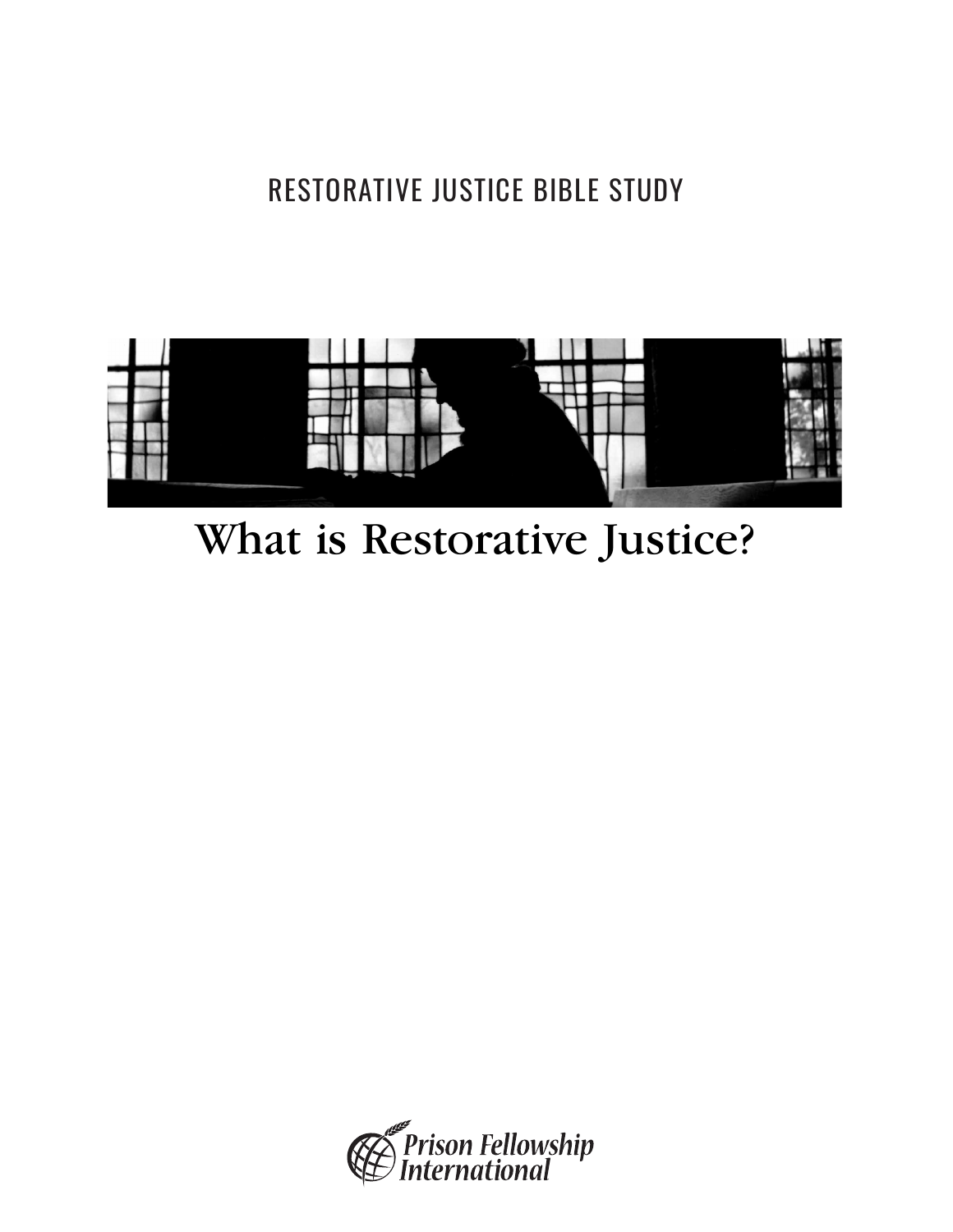# What is Restorative Justice?

### **Micah 6:8**

He has showed you, O man, what is good. And what does the LORD require of you? To act justly and to love mercy and to walk humbly with your God.

*(New International Version)*

### **Overview of the theme for the 2005 Restorative Justice Bible Study**

God calls us to act justly, which raises the questions, "What is justice", and "What does it mean to act justly?" These are the questions we will explore in this study series.

Prison Fellowship supports and promotes restorative justice reforms in the justice system. Restorative justice is an approach to *understanding* and responding to crime. In terms of understanding crime, restorative justice theory emphasizes crime as harm to people, relationships, and communities. In terms of *responding* to crime, restorative justice practice focuses on repairing the harm inflicted by crime on people, relationships, and communities, and on giving those directly affected by the crime the opportunity to determine what that repair will look like.

Restorative justice practices incorporate several key principles or values:

- *Encounter* those involved in and affected by a crime should have opportunity to encounter or engage each other personally in response to it;
- *Inclusion* all of those involved in and affected by a crime should be included in the response, to it to the extent they want to be involved:
- *Amends* an offender should have opportunity to make amends, symbolical and material, for the harm caused by his or her actions; and
- *Reintegration* the response to a crime should seek full integration of the offender and the victim into their communities

Hence, this study will focus on the following topics:

- Lesson 1: Justice
- Lesson 2: Encounter
- Lesson 3: Inclusion
- Lesson 4: Amends
- Lesson 5: Reintegration
- Lesson 6: Application

In its fullest and best sense, restorative justice is both a way of seeing crime correctly and a way of responding to crime appropriately. In the studies which follow, we will have opportunity to explore carefully the meaning and practice of restorative justice. In faith, hope, and love, may we ask God for grace to grow so that at the end of the week, and beyond, we can do better what God requires of us – to act justly, to love mercy, and to walk humbly with him.

### **Suggestions for Using this Study Guide**

Each lesson in this guide begins with a Scripture passage or passages to read and consider. Along with Scripture, we will find a brief meditation on the particular study topic to read, ponder, and apply. We will also find related questions to assist in reflecting on and applying the topic.

The lessons in the study guide (Scripture passages, meditation, and questions) can be usefully included in the observance of Restorative Justice Week (21-25 November 2005), either individually or as part of a group. Here are a few ways to use the study guide:

- Daily devotional
- Training with staff, volunteers, or board members
- Bible study in prison
- Study or information session with local churches, student groups, or Christian professionals
- Study or information sessions for Christian prison personnel and justice officials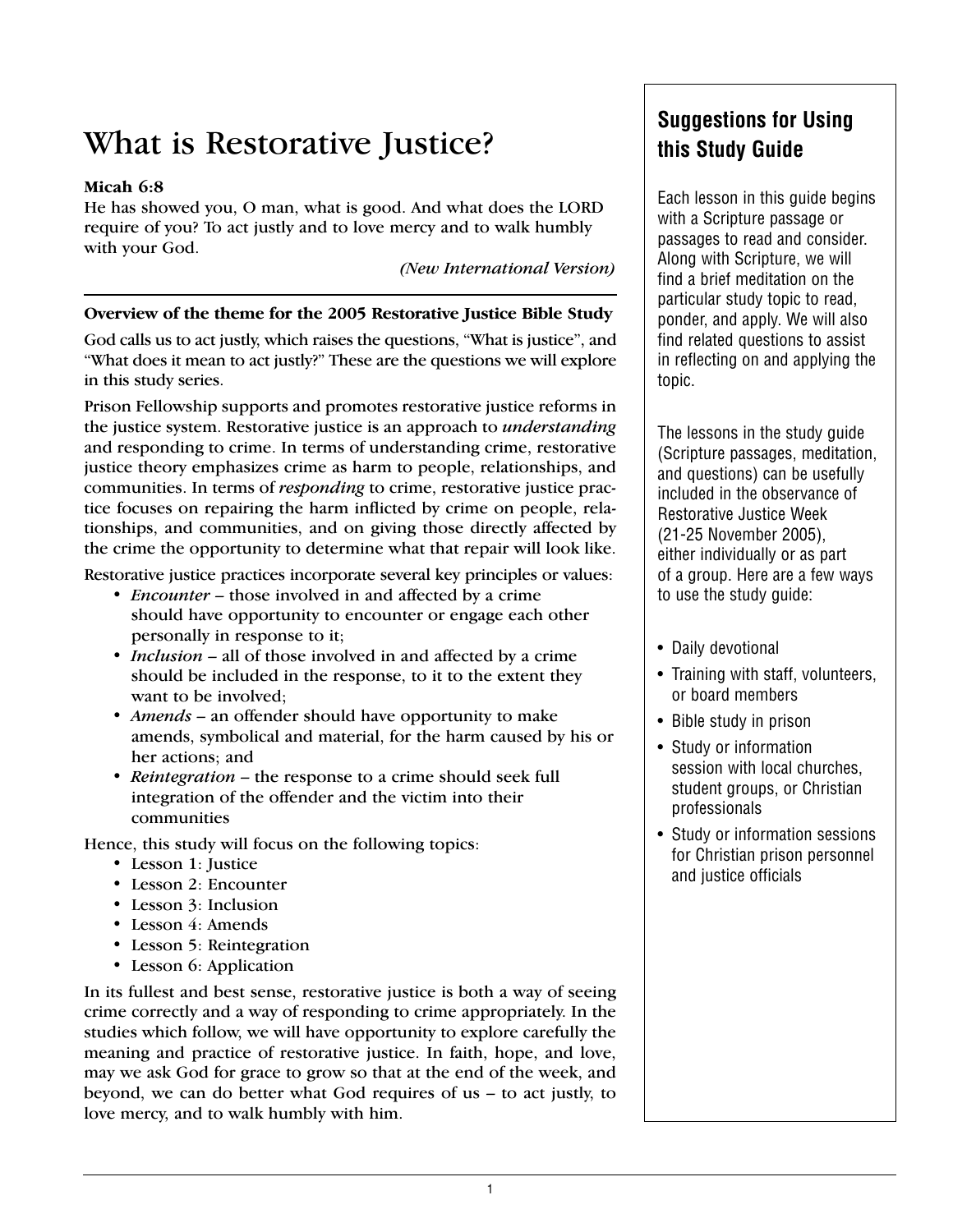### **LESSON 1:** JUSTICE

#### **Isaiah 32:16-20**

Justice will dwell in the desert and righteousness live in the fertile field.

The fruit of righteousness will be peace; the effect of righteousness will be quietness and confidence forever.

My people will live in peaceful dwelling places, in secure homes, in undisturbed places of rest.

Though hail flattens the forest and the city is leveled completely, how blessed you will be, sowing your seed by every stream, and letting your cattle and donkeys range free.

*(New International Version)*

#### **Hosea 2:18-20**

In that day I will make a covenant for them with the beasts of the field and the birds of the air and the creatures that move along the ground.

Bow and sword and battle I will abolish from the land, so that all may lie down in safety.

I will betroth you to me forever; I will betroth you in righteousness and justice, in love and compassion.

I will betroth you in faithfulness, and you will acknowledge the Lord. *(New International Version)*

#### **Reflection on justice**

In the passages from Isaiah and Hosea we see a picture of justice. Rich in imagery and meaning, the passages piece together a mosaic of justice using terms such as peace, security, rest, confidence, love, compassion, commitment, faithfulness, and fruitfulness. Justice is connected with right relationships among people and in all of creation. It provides a strong foundation for overcoming adversity and conflict.

Compare Isaiah and Hosea with the commonly accepted notion that justice means each person gets his or her due. For example, honest work and responsible living merit appropriate rewards in terms of standard of living and place in the community. Wrongful behaviours deserve punishment in proportion to how bad they were as defined by social codes, rules, or laws. In either case, justice means a person ought to receive what is due based on the kind or amount of good or bad he or she has done.

In other words, conversations about justice today typically emphasize the following:

- Enforcement of laws
- The role of the state or civil officials
- Unbiased and impartial judges
- Individual actions, and what is due and proportionate in response to them (i.e., fairness and equity of response in terms of what individual actions deserve or merit)
- A backward-looking perspective to settle accounts from past wrongs

### **Reflection Questions:**

**1. What do you think of when you hear the word shalom? Can you recall times when you experienced shalom?**

### **2. Can justice be both fair/impartial and personal?**

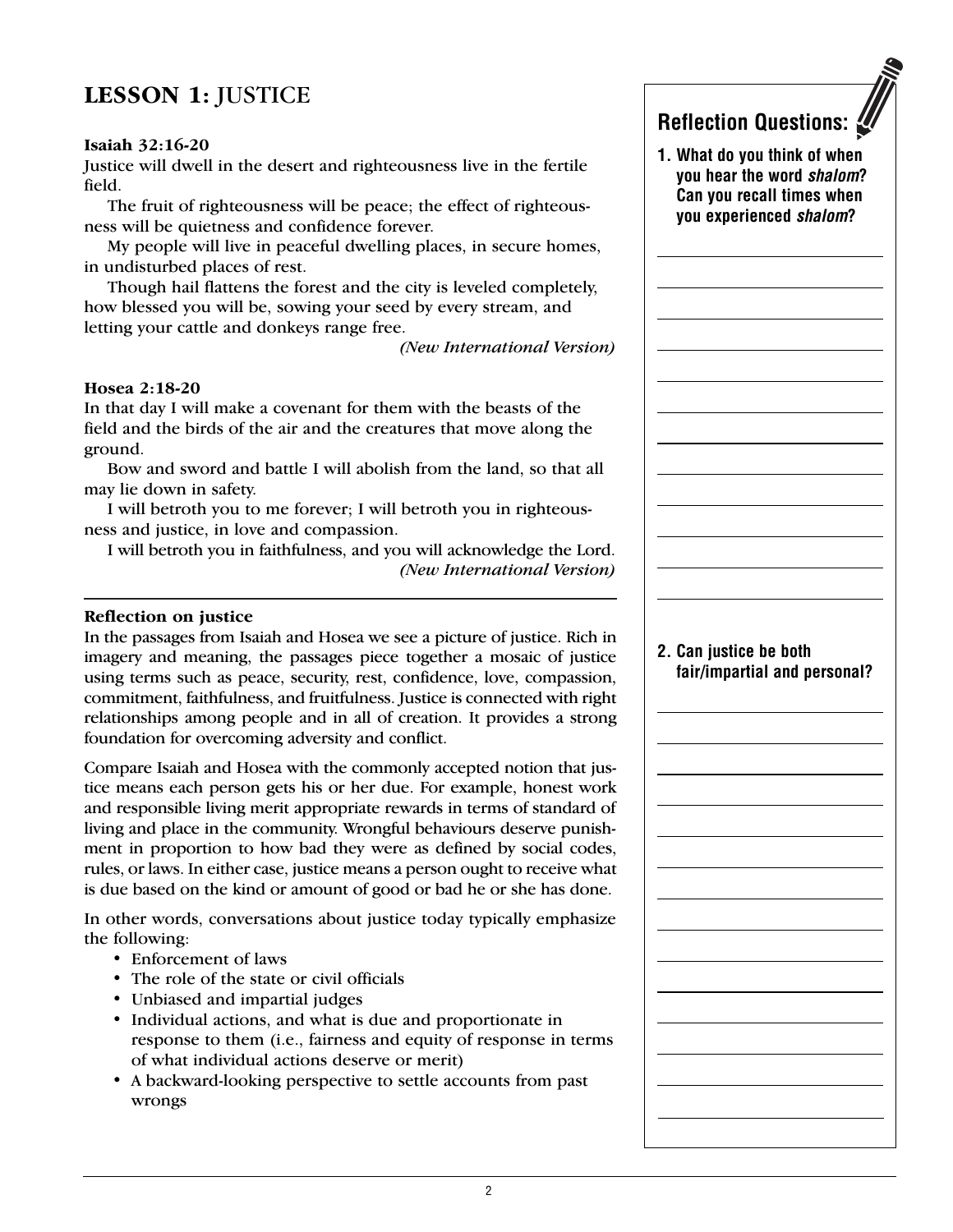As important as those are, Biblical passages such as Isaiah 32, Hosea 2, and others, provide a much larger vision of justice. That vision focuses on people, on individual and social well-being – specifically, on people in right relationship with God and with each other. Biblical justice is fundamentally personal and relational. Moreover, it envisions a fullness of life for all.

Thus Biblical justice emphasizes the following:

- People and relationships
- The well-being of people and relationships
- Repair of harm to people and relationships
- A forward-looking perspective to restore people and relationships in both present and future states

The Biblical conception of justice is rooted in and stems from the vision of *shalom*. *Shalom* in the Bible is a richly textured idea. Generally translated as peace, *shalom* means more than a lack of conflict. It envisions people in active, right, fruitful relationships with each other, with God and with creation. Peace in this sense not only reduces or prevents conflict but it also fosters individual and social well-being. It yields a fullness of life for all.

Justice then, Biblically understood, seeks *shalom*. When wrongdoing occurs between people, shalom suffers and it is unjust to leave unresolved both the wrongdoing and the resulting harm. Practicing justice rebuilds and increases *shalom* for the affected individuals and society.

In a similar way, restorative justice is an attempt to respond to wrongdoers and to the harm they have caused so that relationships within the community are strengthened, injuries are resolved, community values are upheld, and victims are protected.



**3. How does the justice system in your country (fundamental ideas, practices) compare with justice as found in the Bible (fundamental ideas, practices)?**

**4. What would justice that seeks shalom look like if put into practice in your country? How would your country be the same? How would it be different?**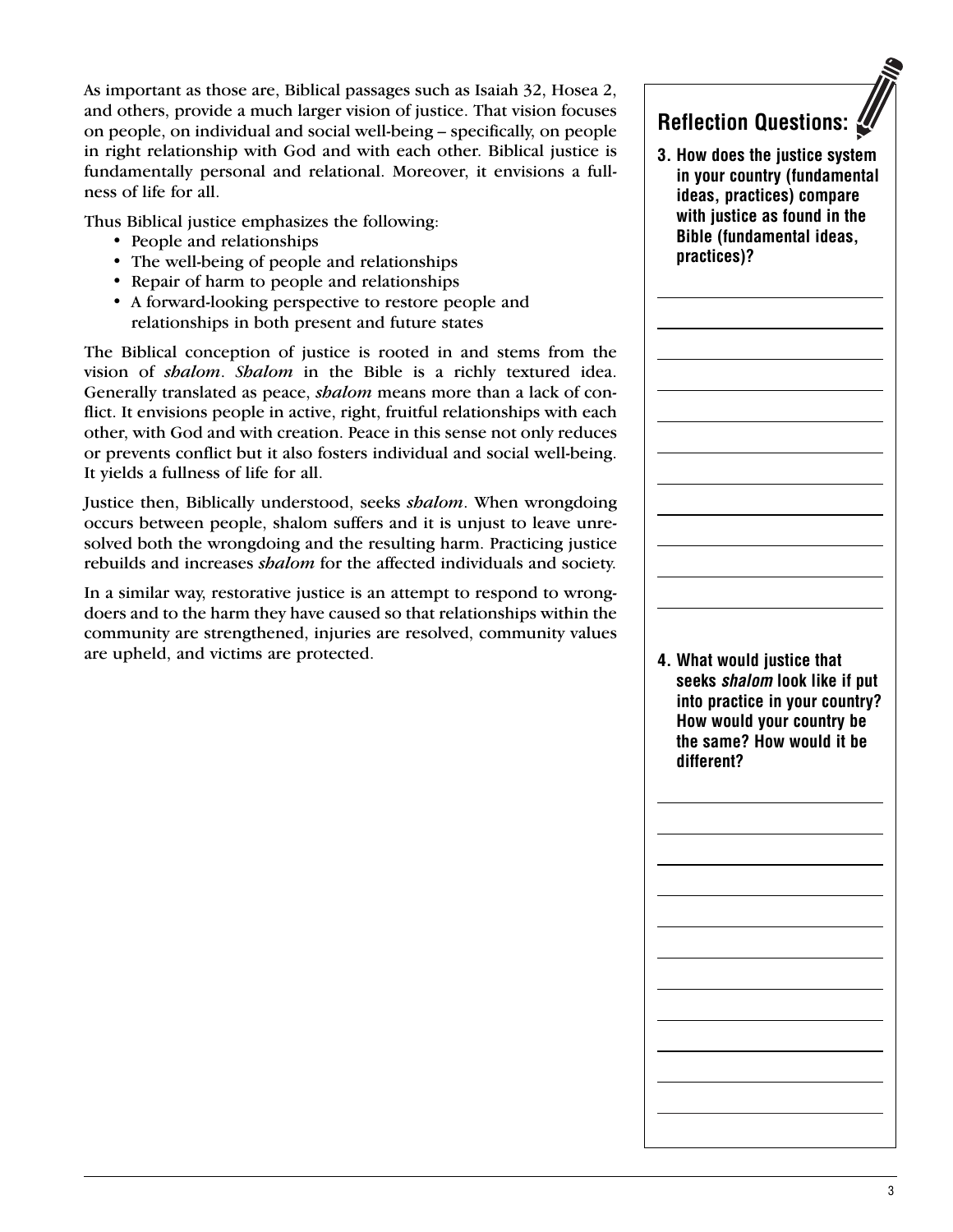### **LESSON 2:** ENCOUNTER

### **Leviticus 19:17-18**

Do not hate your brother in your heart. Rebuke your neighbor frankly so you will not share in his guilt. Do not seek revenge or bear a grudge against one of your people, but love your neighbor as yourself. I am the Lord.

*(New International Version)*

### **Matthew 5:7, 9**

Blessed are the merciful, for they will be shown mercy…. Blessed are the peacemakers, for they will be called sons of God.

*(New International Version)*

### **Matthew 18:15-16**

If your brother sins against you, go and show him his fault, just between the two of you. If he listens to you, you have won your brother over. But if he will not listen, take one or two others along, so that every matter may be established by the testimony of two or three witnesses.

*(New International Version)*

#### **Galatians 6:1a**

Brothers, if someone is caught in a sin, you who are spiritual should restore him gently.

*(New International Version)*

#### **Reflection on encounter**

As we have seen, a restorative justice understanding of crime focuses on the people and relationships involved in and affected by criminal wrongdoing. Crime is more than breaking a law or laws. It also harms people and relationships.

It follows then that a restorative justice response to crime focuses on people and relationships. Such a response seeks to provide opportunities for offenders, victims, families, friends, and community members to meet – to encounter each other to discuss and deal with crime and its effects on them and their relationships.

All of this is deeply consistent with Biblical principles and practices for responding to wrongdoing. Compare the passages from Leviticus 19, Matthew 5 and 18, and Galatians 6. God acknowledges the harmful reality and power of wrongdoing. The texts show that God cares about victims and offenders – *both* parties in conflict. God wants people in conflict to do what they can to recognize the harm and its consequences and then to seek restoration and reconciliation. The texts from Leviticus, Matthew, and Galatians suggest that this should be done through personal engagement between people who are set against each other because of wrongdoing or conflict.

*Encounter*, then, is one of the key principles or values in restorative justice practice. An encounter can occur directly in a meeting between the involved parties. Alternatively, it can occur indirectly through a sequence of separate meetings with the parties involved, or through letters, videos, and the like.

### **Reflection Questions:**

**1. What are the effects of conflict or crime on people and their relationships?**

**2. Why is it important or valuable that people in conflict, or people affected by crime, encounter each other personally?**

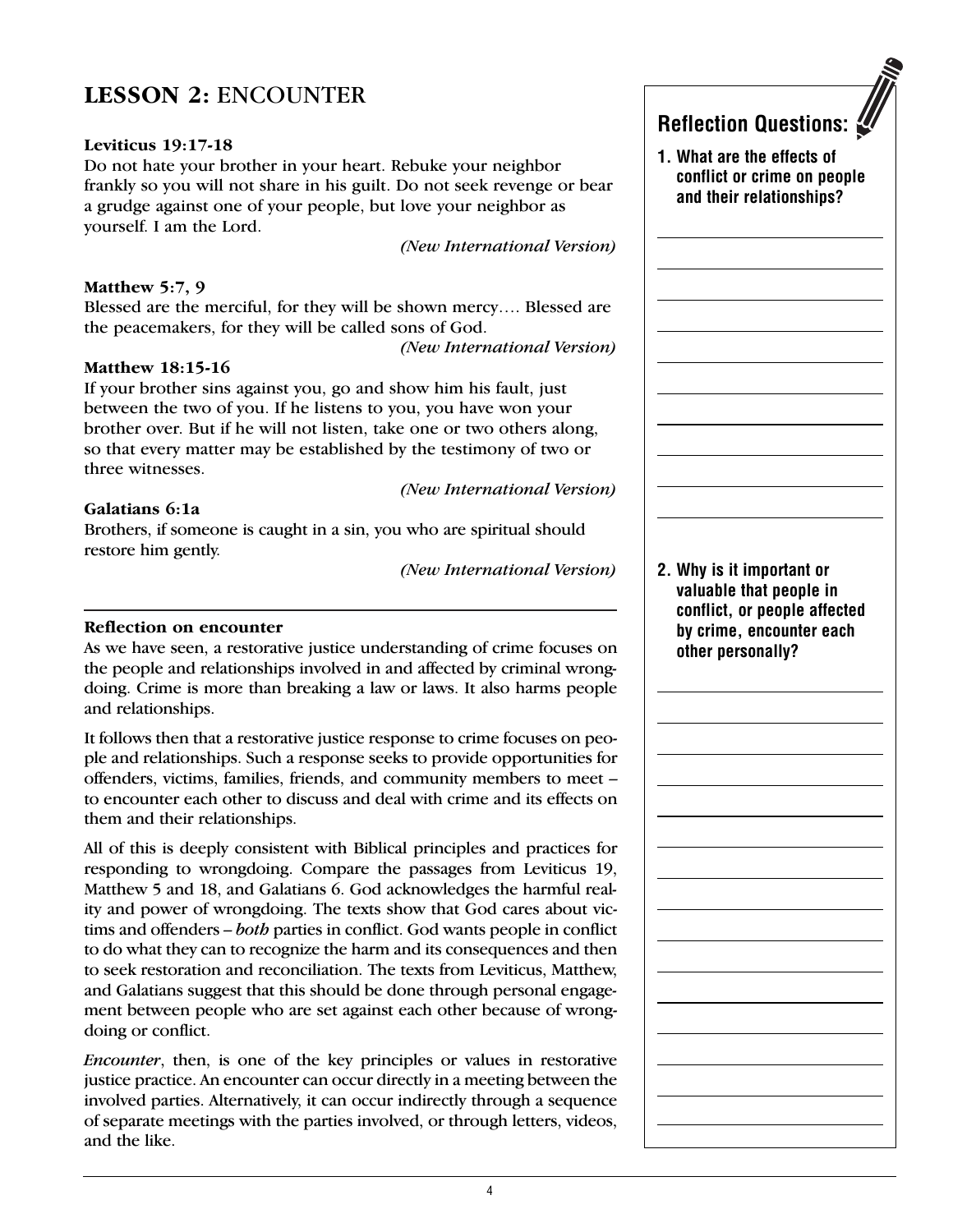Whatever the means, a restorative encounter process aims to accomplish the following objectives:

- Bring the parties in conflict together in an interactive process (e.g., mediation, conferencing, circles, exchange of letters or messages)
- Provide a venue for victims to tell their story to others, particularly to the offender
- Give offenders an opportunity to acknowledge their actions and to understand the harm they have caused
- Make space for communication and truth-telling, leading to the sharing of emotion and to understanding and empathy, and even to confession and repentance
- Come to an agreement about how to deal with the effects of the crime, especially through actions the offender will undertake
- Create the potential for rebuilding or transforming relationships

In short, the appropriate and effective way to pursue justice and *shalom* after a crime is to bring together those who are involved in and affected by it in direct or indirect personal encounter.

Through encounter with each other, the parties can take ownership of their actions and their reactions. They can exercise responsibility and compassion, and seek restoration and transformation for themselves and their relationships, by dealing personally and positively with crime and its effects.

### **Reflection Questions:**

**3. What are some of the ways that people in conflict, or people affected by crime, could encounter each other?**

**4. What are possible risks when people in conflict encounter each other in dealing the problem and its effects? What are possible benefits?**

**5. How would you structure a restorative justice program to safeguard against the risks and enhance the benefits of this kind of encounter?**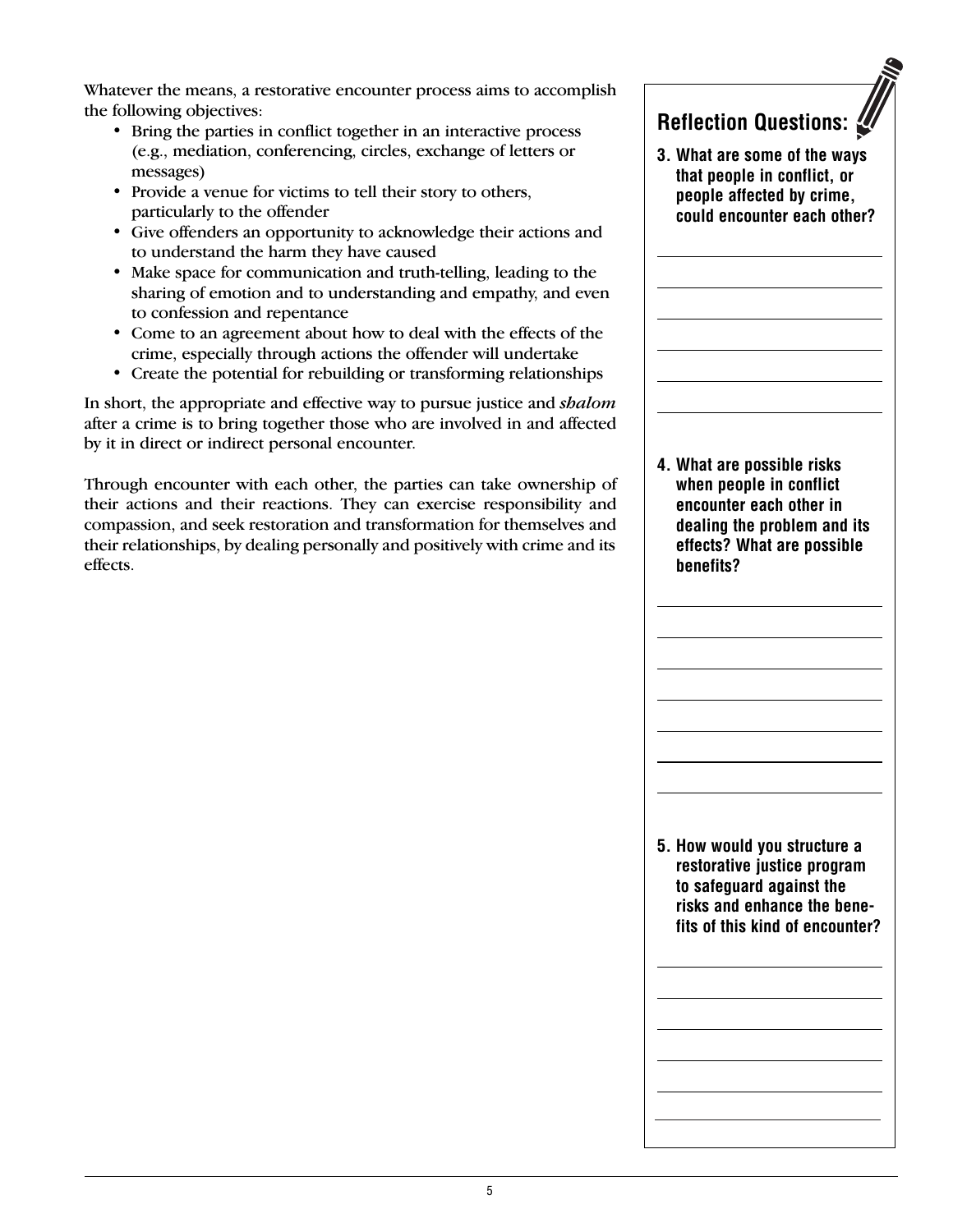### **LESSON 3:** INCLUSION

#### **Deuteronomy 19:15**

One witness is not enough to convict a man accused of any crime or offense he may have committed. A matter must be established by the testimony of two or three witnesses.

*(New International Version)*

#### **Matthew 18:15-17**

If your brother sins against you, go and show him his fault, just between the two of you. If he listens to you, you have won your brother over. But if he will not listen, take one or two others along, so that every matter may be established by the testimony of two or three witnesses. If he refuses to listen to them tell it to the church; and if he refuses to listen even to the church, treat him as you would a pagan or a tax collector.

*(New International Version)*

#### **1 Timothy 5:19** Do not entertain an accusation against an elder unless it is brought by two or three witnesses.

*(New International Version)*

#### **Reflection on inclusion**

Crime fundamentally involves harm to people and relationships. Appropriate and effective response to crime brings people together, directly or indirectly, to deal with the crime and its effects. This is the beginning of a *restorative* response to crime.

All of those involved in and affected by a crime should be invited to participate in this process. In many discussions of restorative justice, those affected by a crime are called "stakeholders." *Inclusion* of all stakeholders is one of the key principles or values of restorative justice practices in seeking to move forward from the harm caused by crime.

In many Biblical texts, such as the ones above, we see the critical importance of including all concerned people – all stakeholders – in dealing with wrongdoing. Conflict, wrongdoing, and crime alienate and isolate people emotionally and relationally – in addition to the material or physical damages they cause. It is right and good to respond to conflict by including as many as necessary among those affected.

Inclusion can take various forms. One way is through full sharing by justice officials of information about proceedings and resources with all affected parties, especially with victims, families and friends, and communities. Another form might be to allow victims to be present in court, to offer victim impact statements, and perhaps even grant them legal standing during the criminal proceedings. Restorative justice practice has suggested other ways to include the stakeholders, such as the various kinds of family or community gatherings to address wrongdoing or conflict (e.g., conferencing and circles). The parties can be included at various points throughout the process: investigation; presentencing; plea bargaining; trial; sentencing; and post-sentencing.

### **Reflection Questions:**

**1. Does the criminal justice system in your country include all stakeholders or only a select few? In either case, why?**

**2. What are the possible risks in including all stakeholders? What are the potential benefits?**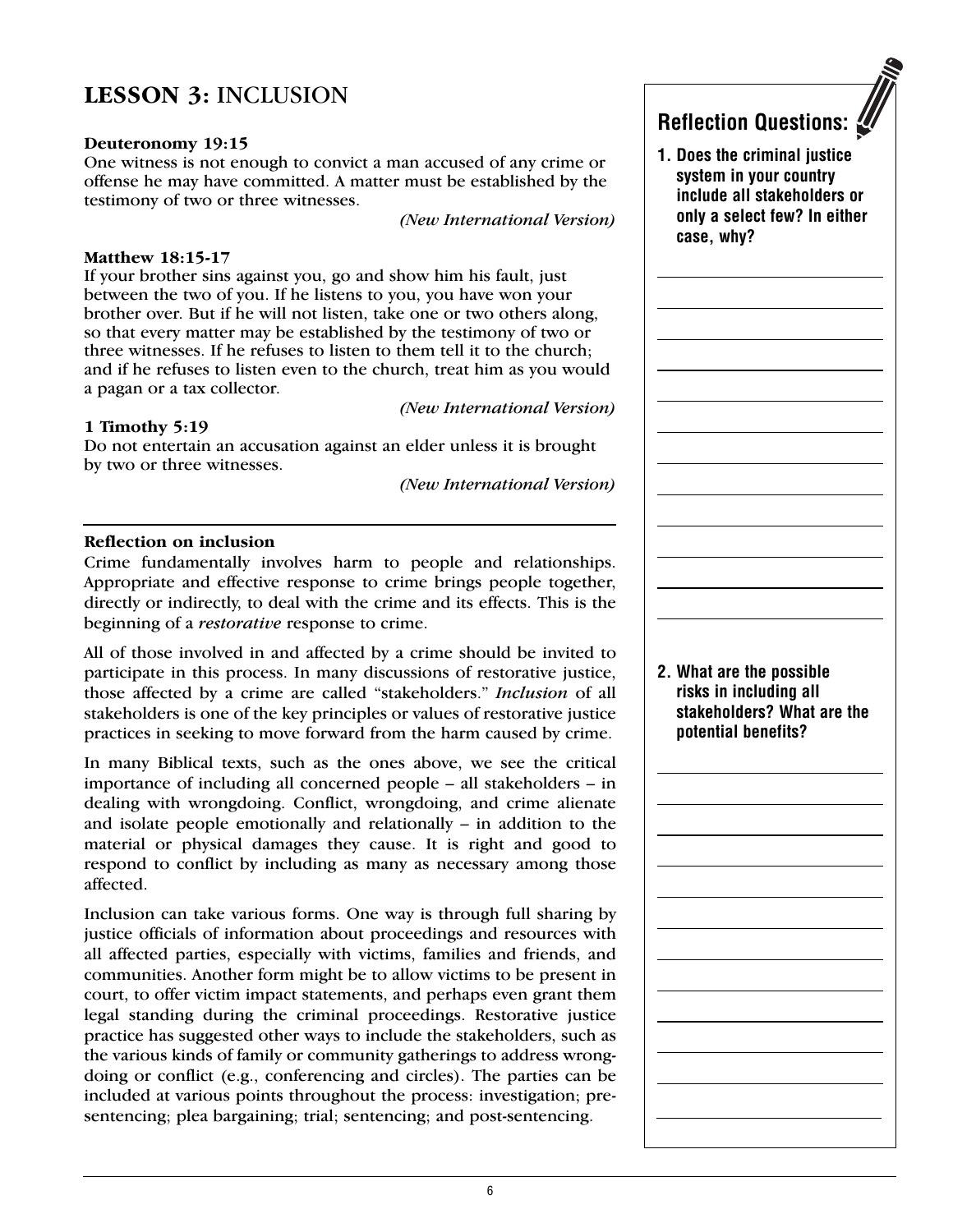We should not expect that inclusion of affected parties is necessarily a simple and easy component in seeking a restorative response to crime. Not all may see inclusion as a *value*. Some victims may balk at participating in a process that involves encounter with the offender. Participants may be strongly disposed to pursue their own perspectives, needs, and interests at the expense of others, at the expense of trying to resolve the conflict and harm.

Yet inclusion is a key value in addressing wrongdoing and crime in the following ways and for the following reasons, perhaps especially for victims.

- Inclusion, negatively put, means an affected person is not being ignored.
- Inclusion, positively put, means an affected person participates, takes or gains responsibility, shares his or her perspectives and feelings and needs, and influences the outcome.
- Inclusive, collaborative processes, negatively put, reduce the prospect of one party dominating the shape of the outcome.
- Inclusive, collaborative processes, positively put, bring in other parties who may be helpful in resolving the conflict.
- Inclusive processes are *collaborative*, involving all parties in the conflict who wish to participate.
- Inclusive, collaborative processes allow all parties to listen to each other and understand each other as far as possible.

Inclusion of all stakeholders in the process of addressing a crime can reduce the feelings of increased alienation and isolation through being discounted or ignored by the response to a problem. Even more, inclusion can help to overcome the experience of alienation and isolation. It can bring together as many as necessary in efforts to try to address restoratively as many aspects as possible of the material, personal, and social damages caused by crime.

### **Reflection Questions:**

**3. Why might some people not want to be included in the process of response to crime? Why might others want to be included? How could you motivate and encourage all stakeholders to participate? How would you respond to those who still don't want to participate?**

**4. Would some kinds of crime not be suitable for inclusion of all stakeholders? Why or why not?**

**5. How would you structure a program to include stakeholders in developing a response to a crime that would satisfy all stakeholders as against just each stakeholder pursuing his or her own interests?**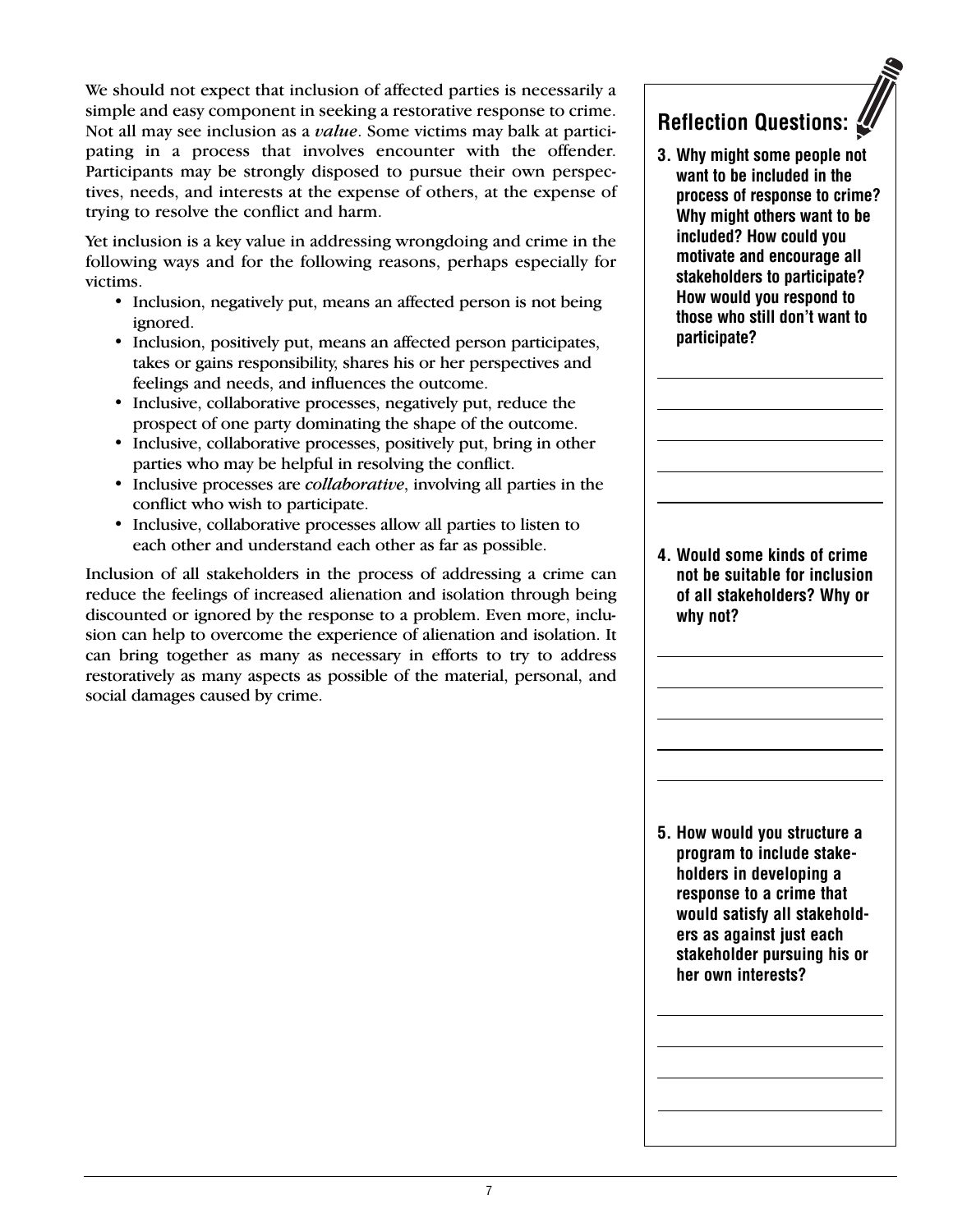### **LESSON 4:** AMENDS

### **Numbers 5:5-7**

The Lord said to Moses, "Say to the Israelites: 'When a man or woman wrongs another in any way and so is unfaithful to the Lord, that person is guilty and must confess the sin he has committed. He must make full restitution for his wrong, add one fifth to it and give it all to the person he has wronged.' "

*(New International Version)*

### **Matthew 5:23-24**

Therefore, if you are offering your gift at the altar and there remember that your brother has something against you, leave your gift in front of the altar. First go and be reconciled to your brother; then come and offer your gift.

*(New International Version)*

### **Luke 19:8**

But Zacchaeus stood up and said to the Lord, "Look, Lord! Here and now I give half of my possessions to the poor, and if I have cheated anybody out of anything, I will pay back four times the amount.

*(New International Version)*

**See also Leviticus 6:1-7**

### **Reflection on amends**

As we have reinforced throughout this study, restorative justice theory tells us that crime results in harm and loss to people and relationships. For any of us who have suffered crime directly, or experienced it through a friend or family member, we know that crime causes harm and loss of various kinds – material, emotional, relational, and spiritual. Therefore, our own experience reinforces the need for a satisfactory response to crime that aims to repair the harm and loss to the extent possible.

Doing something to make right what is wrong is one of the most significant and positive things that can be done to repair crime's damage. Hence, making *amends* is one of the key values in restorative practices. Old Testament law and New Testament ethics – as captured in passages from Leviticus, Numbers, Matthew, and Luke, to identify but a few – make clear that a person who causes harm and loss has a responsibility to the victim and to God to seek to make amends.

In what ways, then, can an offender make amends for wrongdoing or crime?

One way is to offer an *apology*. The apology can be written or spoken directly to the victim. An authentic apology involves an acknowledgement of responsibility by the offender for his or her action and the harm caused by it. It also involves a sense of regret, remorse, or shame for having caused pain or loss to another.

Another way to make amends is for an offender to undertake a fundamental *change in behaviour*. For example, an offender may decide to stop associating with previous friends or colleagues who contributed to

### **Reflection Questions:**

**1. What kinds of amends are appropriate to what kinds of crimes?**

**2. Are there risks in an offender trying to make amends? What are the benefits of making amends, and who benefits?**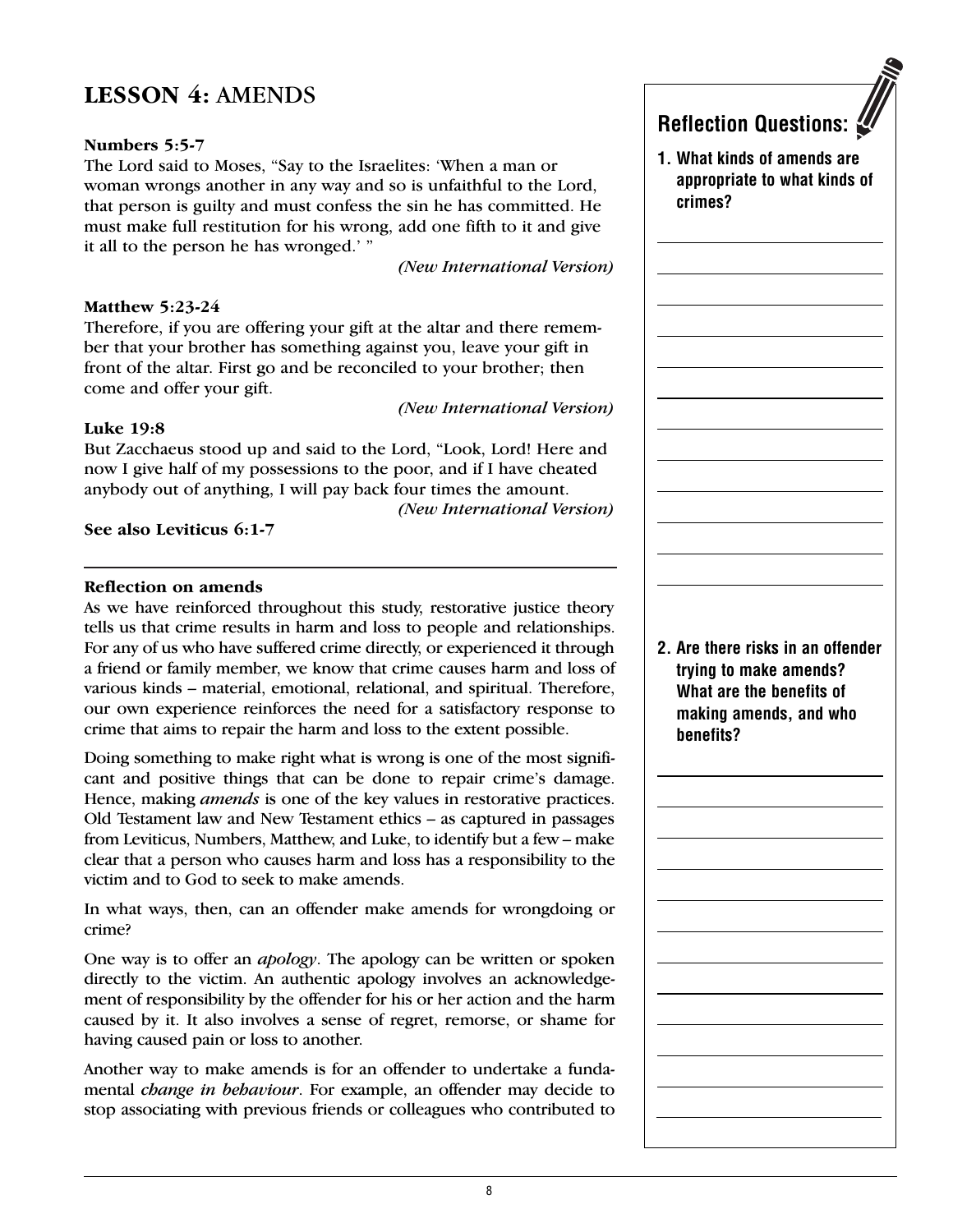an environment of criminality or wrongdoing. Or, an offender may agree to enter a therapeutic program to alter problem behaviour.

Still another way for an offender to make amends is to pay *restitution* for loss incurred by the victim. Restitution can be accomplished in a variety of ways such as through return or replacement of material goods and property, through monetary payment, or through performance of services to the victim or community.

An offender can go still further. He or she can go beyond apology, changed behaviour or restitution to something we might call *generosity*. In doing this the offender shows a willingness to do more than merely "balance the books" with the victim or community after the "imbalance" resulting from crime. Displaying generosity, the offender does more to make up for the harm or loss inflicted than a strict proportionate sense of amends would require.

This topic is where a restorative justice approach clearly differs from criminal justice, justice in the general public and in most criminal justice systems. A restorative approach to wrongdoing, genuinely centred in the shalom or well-being of people and relationships, goes beyond merely getting back to "zero" or "neutral" from a situation of deficit in a person's life or a relationship. A restorative approach seeks to repair harm in order to foster strong relationships among the people harmed by crime.

### **Reflection Questions:**

**3. Are there crimes for which an offender could not make amends at all? Why or why not?**

**4. Why might an offender make amends? Why might an offender refuse to make amends? How might a process or program change the motivation or choice of such an offender?**

**5. Why might a victim accept amends from an offender? Why might a victim refuse amends? How might a process or program change the motivation or choice of such a victim?**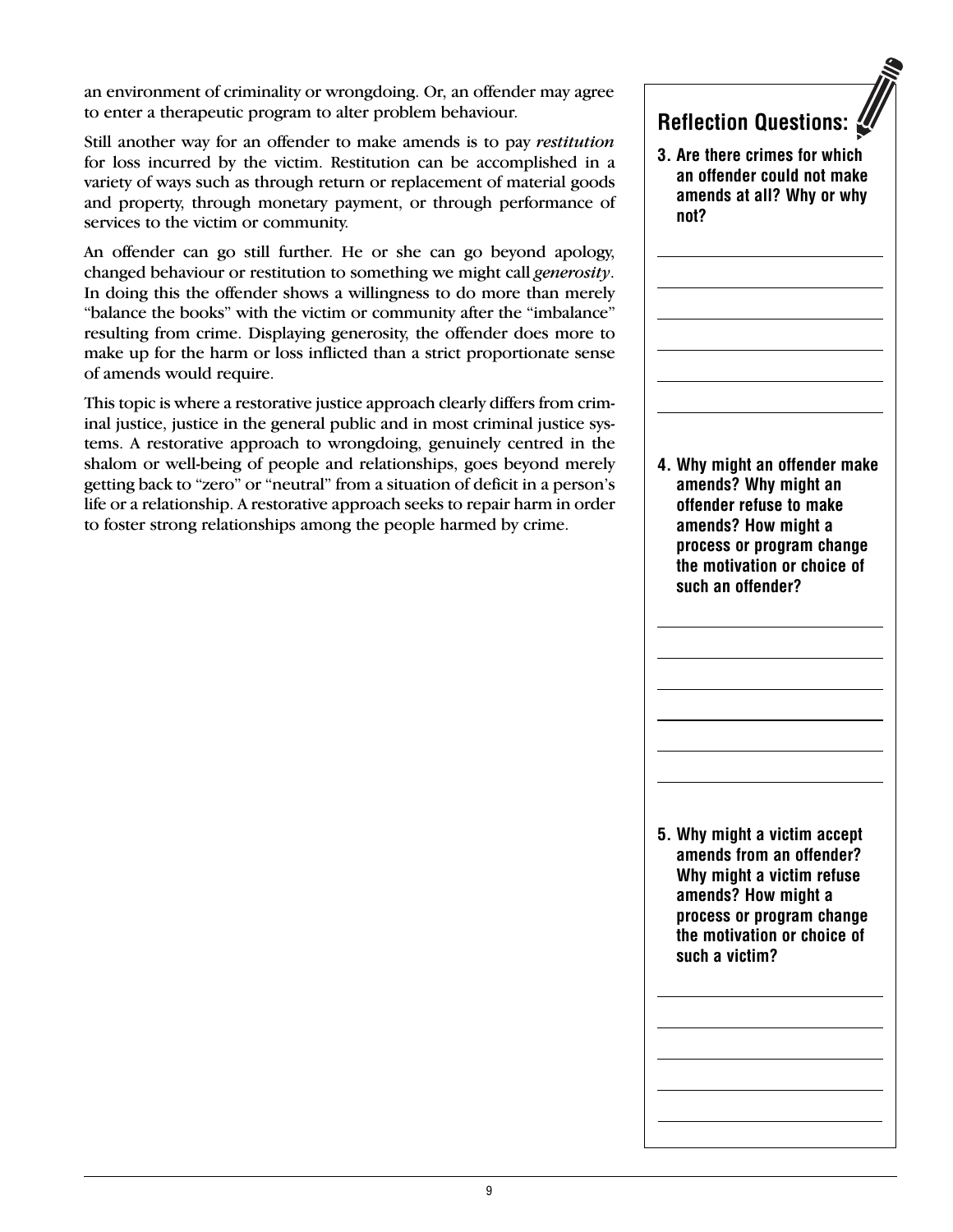### **LESSON 5:** REINTEGRATION

#### **Matthew 18:15-20**

If your brother sins against you, go and show him his fault, just between the two of you. If he listens to you, you have won your brother over. But if he will not listen, take one or two others along, so that every matter may be established by the testimony of two or three witnesses. If he refuses to listen to them tell it to the church; and if he refuses to listen even to the church, treat him as you would a pagan or a tax collector. I tell you the truth, whatever you bind on earth will be bound in heaven, and whatever you loose on earth will be loosed I heaven. Again, I tell you that if two of you on earth agree about anything you ask for, it will be done for you by my Father in heaven. For where two or three come together in my name, there am I with them.

*(New International Version)*

#### **2 Corinthians 2:3-11**

I wrote as I did so that when I came I should not be distressed by those who ought to make me rejoice. I had confidence in all of you, that you would all share my joy. For I wrote you out of great distress and anguish of heart and with many tears, not to grieve you but to let you know the depth of my love for you. If anyone has caused grief, he has not so much grieved me as he has grieved all of you, to some extent – not to put it too severely. The punishment inflicted on him by the majority is sufficient for him. Now instead, you ought to forgive and comfort him, so that he will not be overwhelmed by excessive sorrow. I urge you, therefore, to reaffirm your love for him. The reason I wrote you was to see if you would stand the test and be obedient in everything. If you forgive anyone, I also forgive him. And what I have forgiven – if there was anything to forgive – I have forgiven in the sight of Christ for your sake, in order that Satan might not outwit us. For we are not unaware of his schemes.

*(New International Version)* **See also Luke 19:1-10; 2 Corinthians 1:5-11; Philemon**

#### **Reflection on reintegration**

The impact of crime is much greater against the people who are victimized than it is against laws. It is no surprise, then, that the causes and effects of crime are profoundly and often devastatingly personal, both individually and socially. One of the causes and effects of crime is alienation from people and society, from loving and healthy relationships. Both offenders and victims experience this alienation and isolation caused by crime.

Often offenders are already alienated from positive relationships and from healthy society. This isolation can contribute significantly to the decision to commit wrongs. Criminal behaviour, in turn, only increases alienation, even stigmatization, from society, especially when an offender is punished by removal from society and incarceration in a correctional facility, or when the victim has been severely traumatized.

### **Reflection Questions:**

**1. How and why are offenders alienated or isolated from others and from society?**

**2. How and why are victims alienated or isolated from others and from society?**

**3. What might motivate an offender to try to reintegrate into society? What might inhibit an offender's motivation to reintegrate?**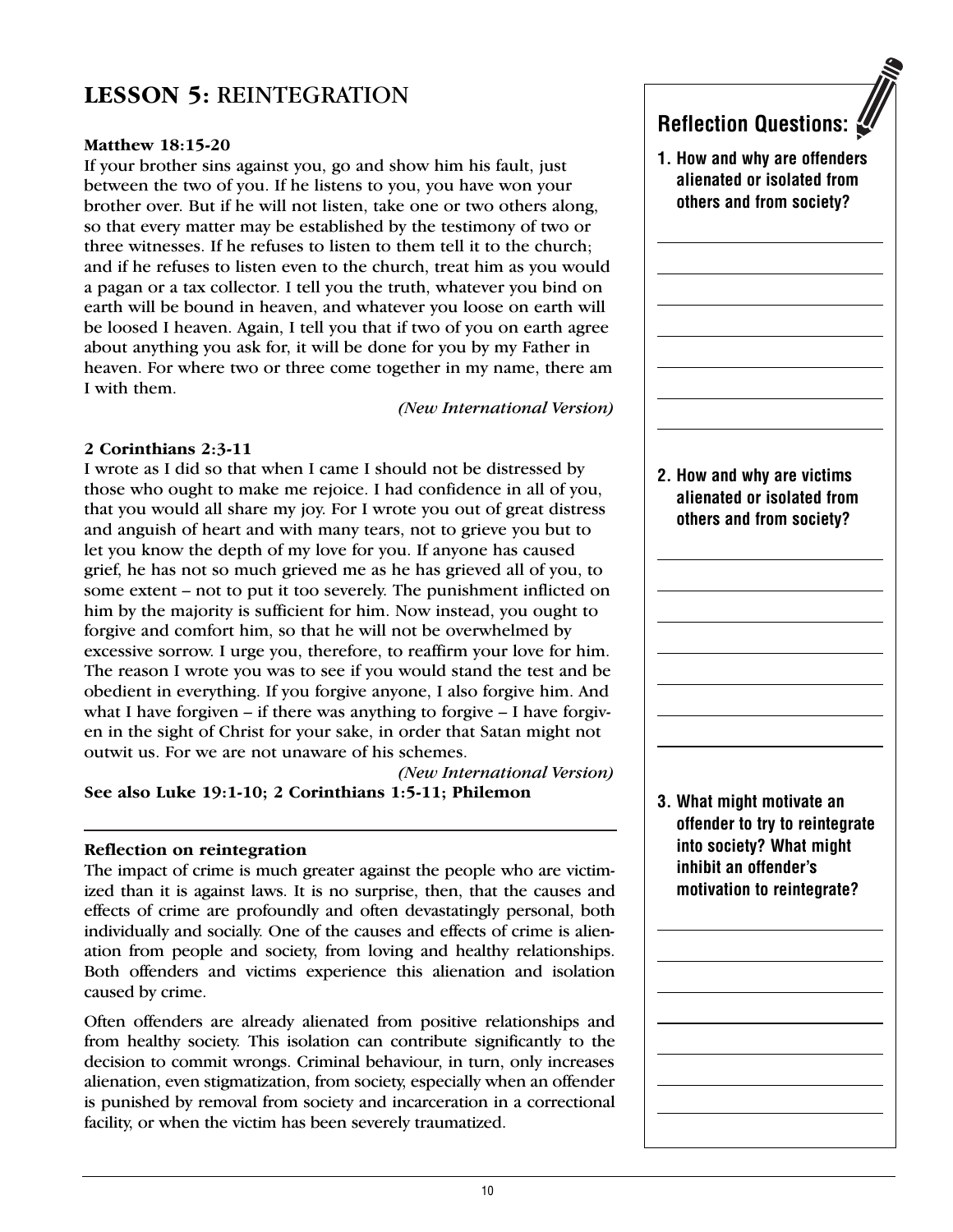From a restorative justice perspective, this is not satisfactory. Punishment in and of itself generally does little or nothing to reduce an offender's likelihood of re-offending after the punishment has been completed. It often enough has the opposite effect! Instead, the purpose of justice should be to help offenders find a way back to the community where they can reintegrate and succeed as members of the community.

Victims of crime also often experience alienation from others, from positive relationships and healthy society, in the wake of crime. Victims are often stigmatized – or feel they are stigmatized – because their friends and family members are afraid that they too could be harmed. As a result, victims may begin to close their connections to others and to their community.

Hence, for both offenders and victims there is a great need to reconnect successfully and healthfully with others, with their community. *Reintegration* is therefore one of the key values in restorative justice practices. From a restorative justice perspective, one of the primary aims of a justice response to crime should be to help those involved in and affected by crime participate again in their community in a meaningful, positive way.

This may require outside help. Reintegration programmes may include support groups for ex-offenders or for victims, and so forth. Faith communities also can foster reintegration for offenders or victims in the form of friendship, material aid, and spiritual support.

Reintegration is a value grounded firmly in the character and purposes of God, as shown in many Biblical passages, including our texts today. Rebuilding of damaged or broken relationships is a matter of both personal salvation and justice. It could indeed be argued that reintegration of sinful people – reintegration with God and with each other – is God's great purpose in salvation history. Truly restorative justice aligns with and participates in this great purpose!

### **Reflection Questions:**

**4. What might motivate a victim to try to reintegrate into society? What might inhibit a victim's motivation to reintegrate?**

**5. What conditions in a community will foster reintegration? What conditions will inhibit reintegration?**

**6. Do reintegration and reconciliation have the same meaning, overlapping meanings, similar meanings, or distinct meanings? Explain your answer.**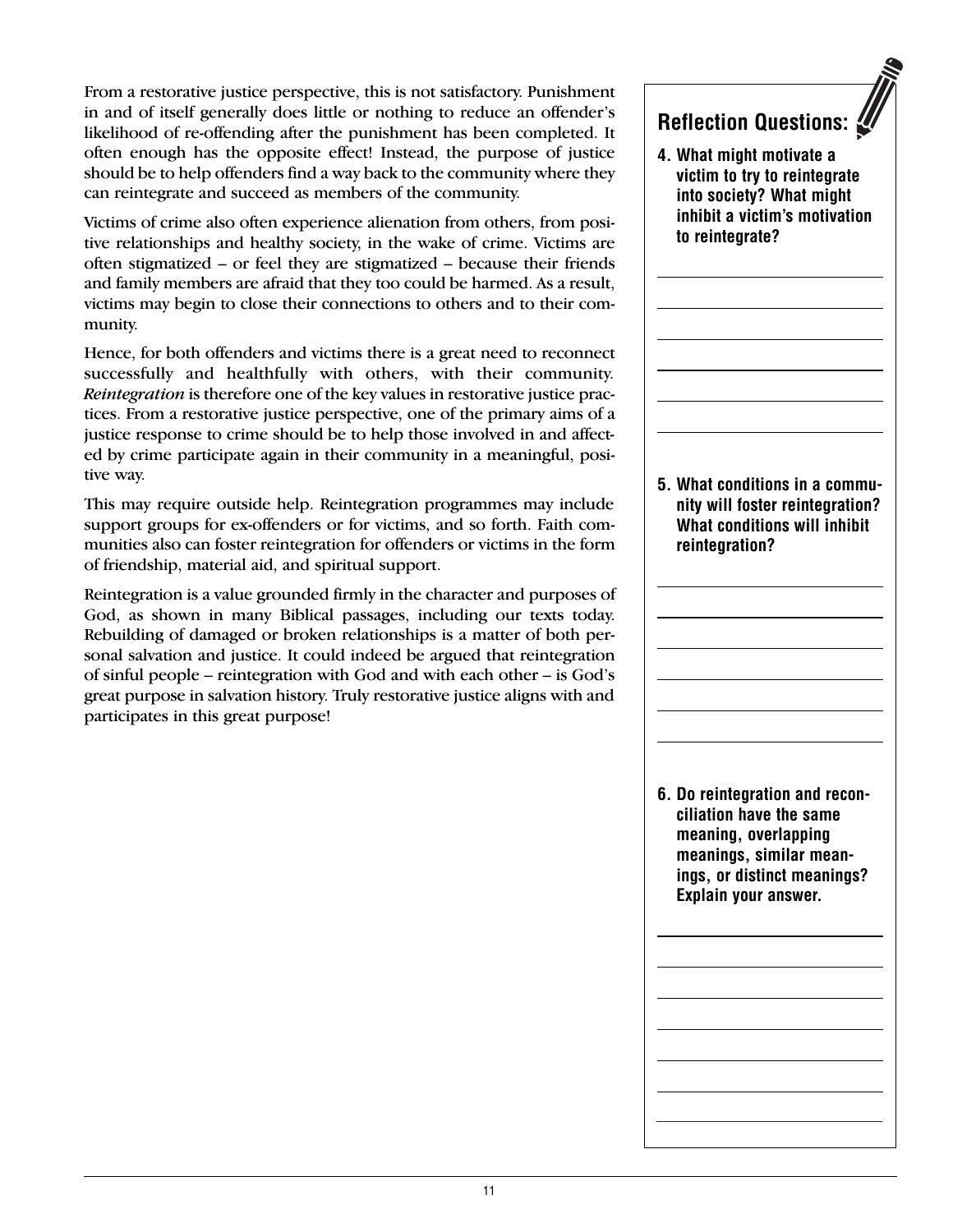### **LESSON 6:** APPLICATION

#### **Matthew 7:24-27**

Therefore everyone who hears these words of mine and puts them into practice is like a wise man who built his house on the rock. The rain came down, the streams rose, and the winds blew and beat against that house; yet it did not fall, because it had its foundation on the rock. But everyone who hears these words of mine and does not put them into practice is like a foolish man who built his house on sand. The rain came down, the streams rose, and the winds blew and beat against that house, and it fell with a great crash. *(New International Version)*

#### **James 1:22-25**

Do not merely listen to the word, and so deceive yourselves. Do what it says. Anyone who listens to the word but does not do what it says is like a man who looks at his face in a mirror and, after looking at himself, goes away and immediately forgets what he looks like. But the man who looks intently into the perfect law that gives freedom, and continues to do this, not forgetting what he has heard, but doing it – he will be blessed in what he does.

*(New International Version)*

### **Reflection on application**

Throughout the Bible God makes it clear that people should live in accord with certain principles for individual and social good or well being. God gave them to shape and guide us concretely as we live day to day. Jesus affirmed that his followers were to put into practice what he himself taught and lived. Writers of letters in the New Testament echoed Jesus' emphasis on applied discipleship.

However excellent and attractive the idea of restorative justice appears to be, it is useless unless put into practice. At the conclusion of this study, the vital question is one of application. Now that we understand justice better, how can we (in Micah's words) do justice? Here are three areas of application that might be considered.

*Apply restorative justice when you are in conflict with someone else.* You may be the offender or the victim; or perhaps it is not clear which of those roles you fill. Nevertheless, a restorative approach can be useful.

- Consider how to meet with the other party. Be sure to create an environment that is conducive for effective communication.
- Invite the other party to discuss this with you, and to design the way the meeting will take place.
- Both of your should have a chance to explain your perspectives. Listen carefully to the other party as well as describing the facts as you understand them. Describe the feelings that have resulted from those facts.
- Consider whether there are steps either of you needs to take to make amends. This may be accomplished through apology and forgiveness alone, or in combination with other forms of amends.
- Decide together on practical steps to take in the future to avoid the problem from reoccurring.

### **Reflection Questions:**

**1. Do you have a conflict with another individual? Could restorative justice principles help you begin to resolve it? What are some initial steps you could take to get started? When will you get started?**

**2. Are you part of a group that is in conflict? What ideas or guidance can you draw from this study of restorative justice?**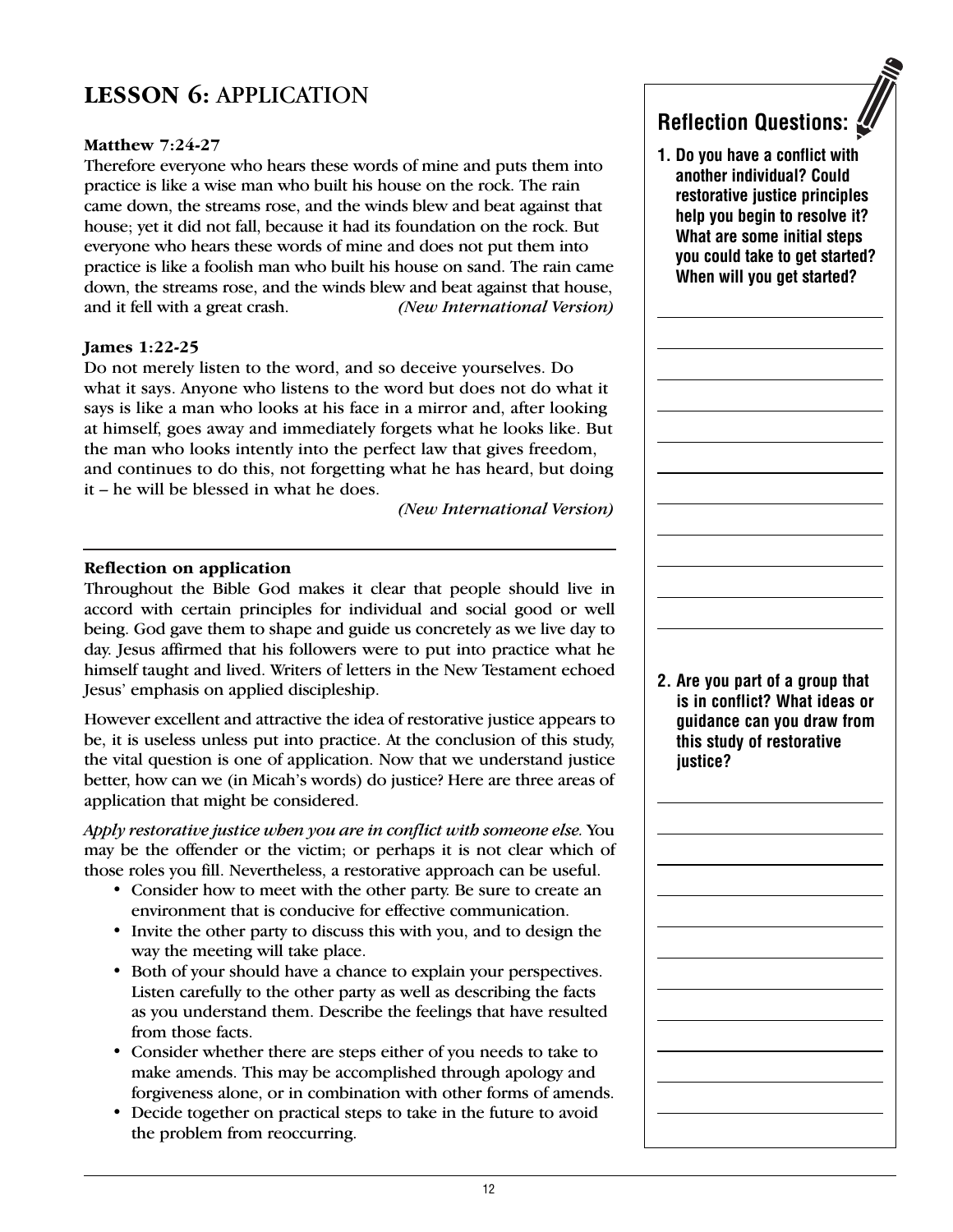*Apply restorative justice when you are part of a group that is in conflict.* In this instance it will be important to identify someone whom everyone trusts who can help you talk with one another. This outside facilitator is not an arbitrator or judge, but someone who can help the group move beyond the impasses it typically faces when it tries to discuss the problem on its own. The process after this is similar to the one just described.

- Work together with the facilitator to create an environment in which all parties can listen and be heard.
- Focus on facts and feelings during the conversation, rather than on judgments about the others. One of the purposes of the meeting is to come to a joint understanding of what has happened and what needs to be done, and suspending judgment in order to talk and listen is an important part of that.
- Note points of agreement about the conflict. Sometimes it is easier to agree on specific matters than on the big issue. For example, someone may have misrepresented the position of one of the people with whom they disagree. Dealing with that may be part of what needs to be done before the group can resolve the larger issue.
- Work to find a resolution to the larger issue that allows the group as a whole to reconcile with each other. This may involve dealing with the past (making amends of some sort) and planning for how you will work together in the future.

### *Consider how an understanding of restorative justice can help you find ways to improve your country's justice system.* Issues to explore include:

- Are there opportunities for victims and offenders to meet together if they wish to do so? Consider developing a program in which trained facilitators could help with these meetings. You may also have to work with judges, legislators or other officials to identify openings in criminal justice proceedings for these meetings to take place.
- Do victims and offenders have any say about how their case is handled? Can victims participate in the criminal proceedings in any significant way? Do offenders have opportunities to take responsibility for the harm done to the victim?
- Are there opportunities for offenders to make amends to their victims? Even when restitution is ordered by the court or decided on by offenders and their victims, an important question is whether the government makes it possible for the offender to actually follow through on the commitment to make amends. For example, a prisoner will have difficulty paying restitution which means that laws may need to be adjusted so that offenders who do not pose a danger in society are not sent to prison, and work is provided inside prison for those who must be there.
- Do victims and offenders have the help they need to become productive members of their communities? What kinds of services are lacking, and how might they be provided?

These are just examples of what can emerge if restorative justice principles are used to develop an audit of your own behaviour, of that of groups you are a part of, and of the criminal justice system in your country. If you would like additional information or ideas on any of these, please contact the Centre for Justice & Reconciliation at PFI.

### **Reflection Questions:**

**3. Every country's criminal justice system is in need of reform. Does your criminal justice system have obstacles that make it difficult for victims and offenders to use restorative justice approaches? Are there modifications that would open up opportunities for them to apply restorative principles and values? What would it take to convince authorities to adopt the necessary reforms?**